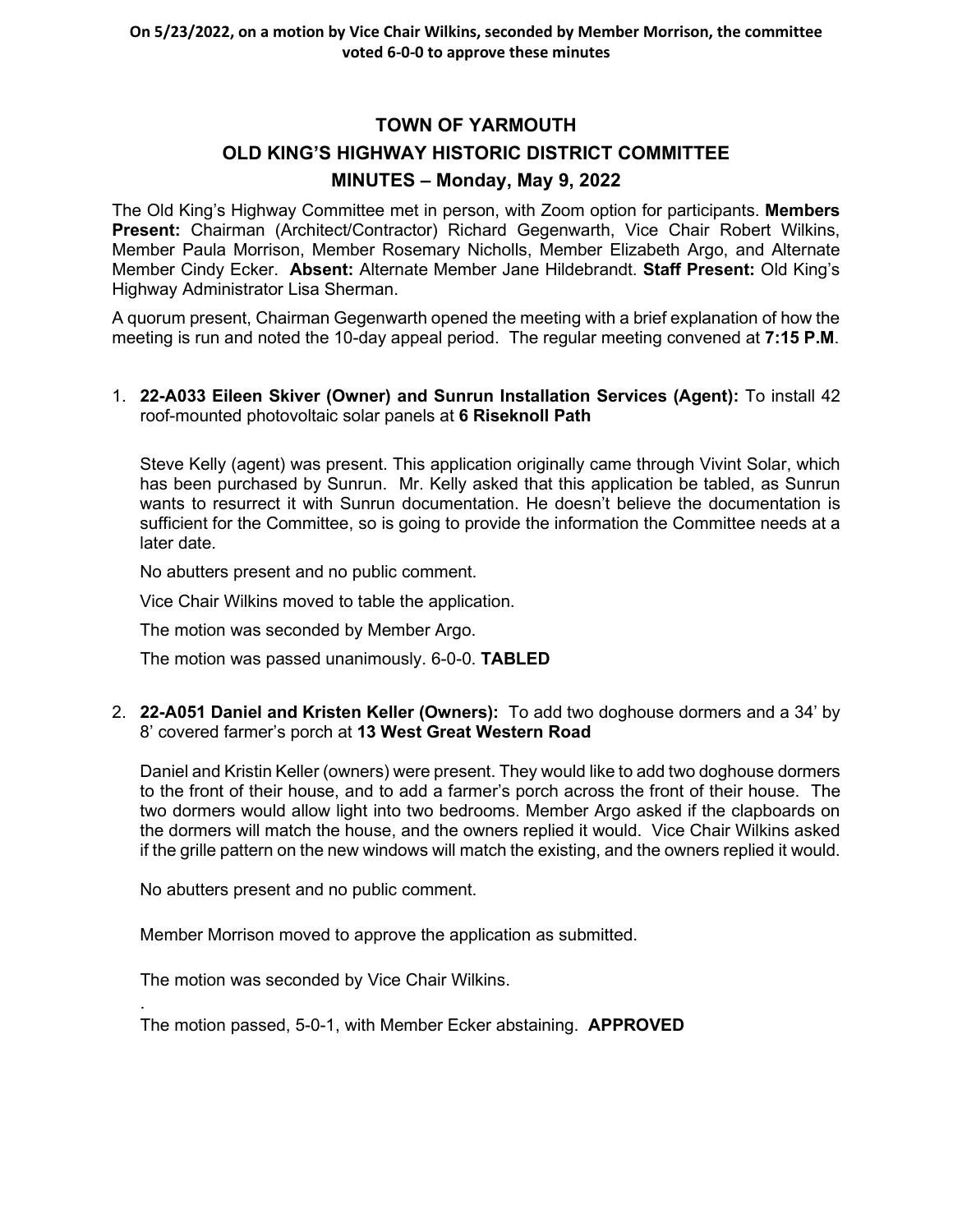## 3. **[22-A052](https://lf.yarmouth.ma.us/WebLink/DocView.aspx?id=1655363&dbid=0&repo=LASERFICHE) James Barry (Owner) and My Generation Energy (Agent):** To install 20 black roof-mounted solar panels on the back roof at **32 Whippoorwill Lane**

Abe Boyle (agent) was present to speak to the application. The plan is to place 20 solar panels on the back of the house, not visible from the street. Member Nicholls asked if the panels would be visible from the street behind (Windswept Path), and Mr. Boyle said the panels would be blocked by trees. The dormer where the panels would be placed has a flat pitch so not visible. Mr. Boyle noted he spoke with the neighbor behind the property in question (Judy Wilchynski), and Chair Gegenwarth said he spoke with her as well. Mr. Boyle pointed out the panels would be minimally visible from Windswept Path if you are looking for them.

Member Nicholls said the panels are visible from Windswept Path. Member Argo said the definition of "minimally visible" is important, and any abutters who have issues should attend the hearing.

Judy Wilchynski (rear abutter) was present via Zoom. She is concerned about glare from the solar panels and has discussed this issue with Mr. Boyle and Chair Gegenwarth and is concerned with the panel placement since many trees have been cut down over the years.

Member Argo said she has been involved with solar panel installation for many years, pointed out the shallow pitch of the roof would eliminate glare concerns. Vice Chair Wilkins said he is concerned about the visibility from Windswept Path and noted the Committee has approved panels with oblique visibility in the past. Member Morrison asked Ms. Wilchynski about visibility in the winter, and she replied that there are some evergreens, and that she doesn't want to block the project.

Member Argo said Windswept Path is not a busy street, so there would be minimal impact.

Chair Gegenwarth suggested planting evergreens to block the view from Windswept, and Mr. Boyle said he would talk to the owners about that option.

Member Morrison asked about the solar panel configuration. There will be panels on the flat dormer in the back of the house, two on the barn that will not be visible; the seven in the middle would be partially visible from Windswept Path. Mr. Boyle felt comfortable this plan would be approved since the panels are minimally visible from the street behind the property.

Member Argo said that there are several people on the Committee who believe that minimally visible means the panels can't be seen at all; therefore, the Committee needs to agree on the definition of minimally visible. Vice Chair Wilkins pointed out that the Committee approves 75-80% of the solar panel requests that are requested.

Member Morrison asked if it would be possible to drop the middle section of panels; Mr. Boyle answered that the middle section is 40% of the energy generated, and those panels are on the flat part of the roof. Member Argo said the solar company is trying to get a poorly designed solar system to work since the panels are facing northwest in order to get OKH approval.

Member Nicholls said the applicant can appeal the decision or submit a new plan.

No additional abutters present or public comment.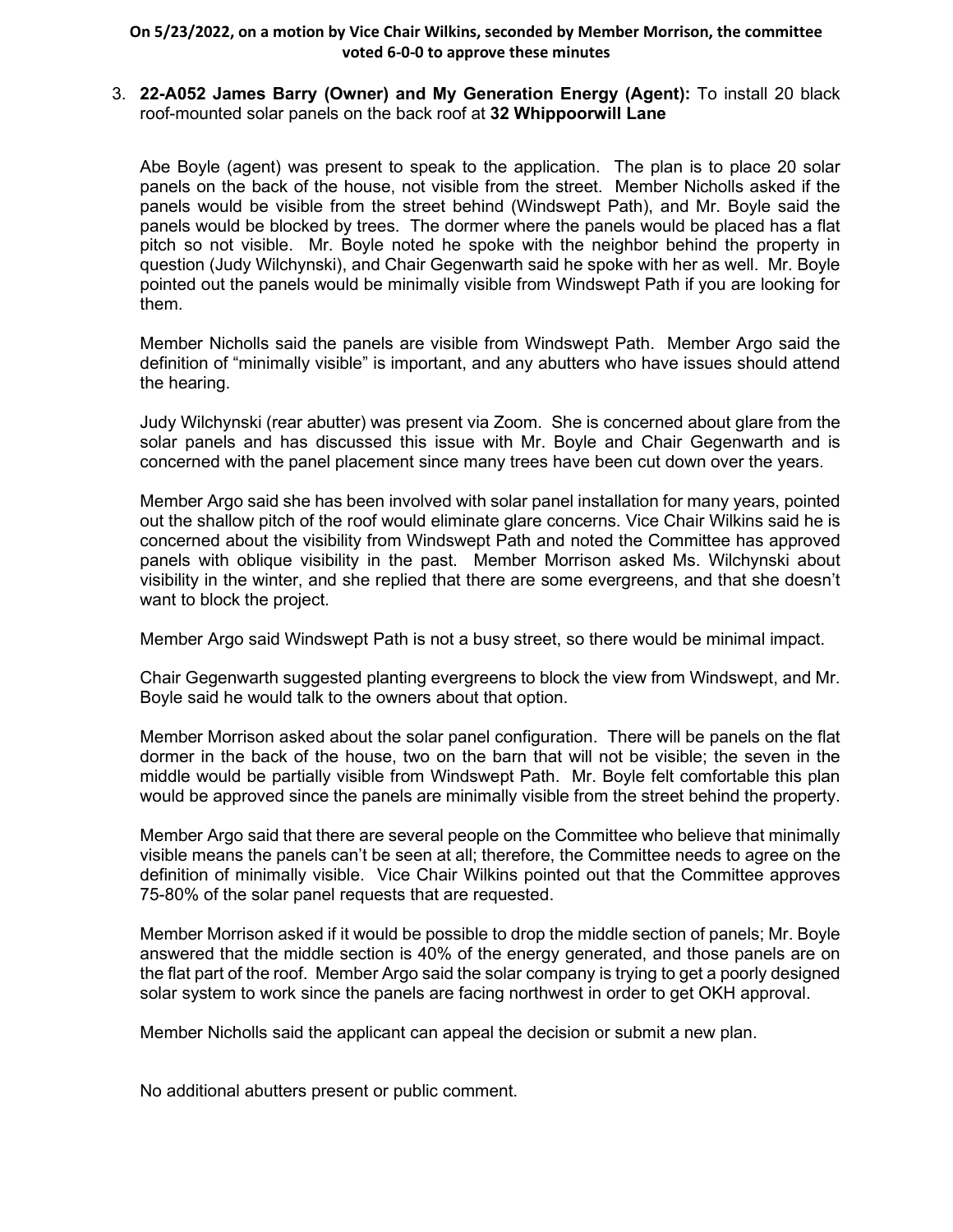Member Argo moved to approve the application as submitted. Chair Gegenwarth seconded the motion. The motion failed, 2-4-0 **DENIED**

**4. [22-A053](https://lf.yarmouth.ma.us/WebLink/DocView.aspx?id=1655445&dbid=0&repo=LASERFICHE) Harrison Aguiar (Owner) and Sunrun Installation Services (Agent):** To install 31 black on black solar panels on back of house at **52 Early Red Berry Lane**

Steve Kelly (agent) was present. Sunrun updated the plans for this property. The panels were moved to the rear roof on the north side. Member Ecker said the panels are not visible from the street behind the property (Skipper); Vice Chair Wilkins agreed. The panels would not be visible from either street. Chair Gegenwarth asked about the effect of the north-facing panels, and Mr. Kelly replied that the program they ran to determine productivity returned a report that the panels will be efficient enough. Member Argo said Sunrun will own the installation, so they are taking the risk.

No abutters present and no public comment.

Member Nicholls moved to approve the application as submitted. Member Ecker seconded the motion.

The motion passed unanimously, 6-0-0. **APPROVED**

**5. [22-A054](https://lf.yarmouth.ma.us/WebLink/DocView.aspx?id=1655449&dbid=0&repo=LASERFICHE) George Bell (Owner) and Solar Wolf Energy (Agent):** To install roof 35 roofmounted solar panels, built in microinverters, and SMART meter socket at **58 Lookout Road**

No one present to represent this application.

No abutters present and no public comment.

Vice Chair Wilkins moved to table this application to the end of the hearing and was seconded by Member Morrison. The motion passed unanimously, 6-0-0 **TABLED**

**6. [22-A056](https://lf.yarmouth.ma.us/WebLink/DocView.aspx?id=1655456&dbid=0&repo=LASERFICHE) Joyce Maria and Jon Fish (Owners) and Solar Wolf Energy (Agent):** To install 18 roof- mounted solar panels with built in microinverters and a SMART meter at **107 Merchant Ave** 

Joyce Maria and Jon Fish (owners) were present They said they have collected 14 letters from neighbors in support of their request for solar panels and prepared a PowerPoint presentation as well. Solar Wolf was supposed to send that documentation to the Committee; the Committee received only four letters from abutters and did not receive the PowerPoint presentation. Vice Chair Wilkins asked from what percentage of neighbors had they received letters of support, and the owners replied about 50%; none of the abutters have an issue with the solar panels on front of their house because their road is a loop and they are at the top of the loop, and therefore very little traffic. Solar Wolf determined that solar panels in the front of the house would be the most efficient.

Vice Chair Wilkins pointed out that Merchant Ave doesn't have an HOA that allows solar panels; Merchant Ave isn't an exempt area.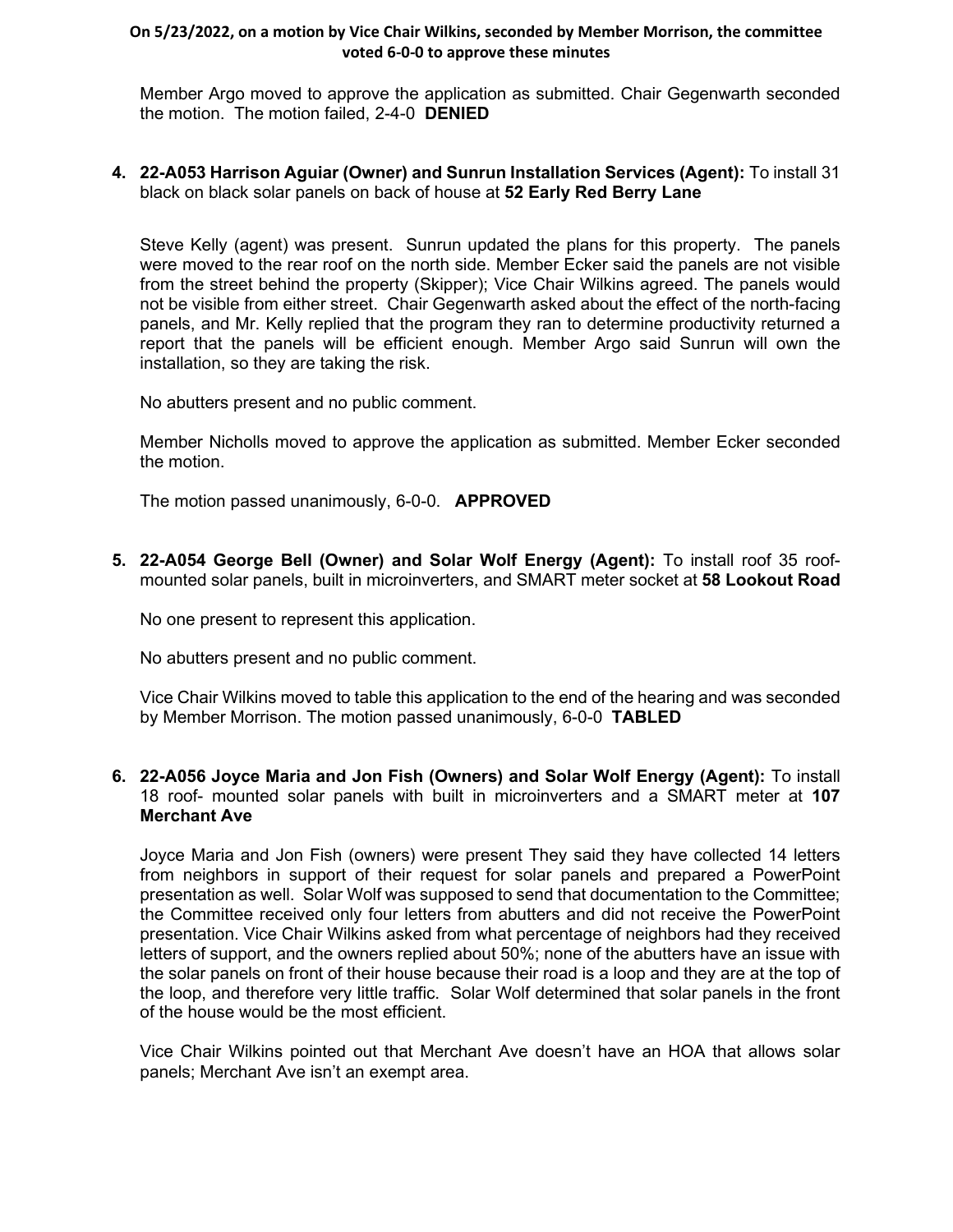Member Morrison said this is exactly the situation in which solar panels should be rejected because they are on the front of the house and there is no vegetation in front of the house to hide the panels.

Member Argo pointed out that the owners were told to collect letters of support from neighbors at the March 28 hearing. They took the trouble to collect the letters as instructed; why did we send them back to get letters if we are going to discount them?

Member Ecker said approving visible solar panels is clearly against the guidelines set out in the OKH Bulletin.

Chair Gegenwarth said solar panels were approved for the front of a house on Outward Reach and believes this precedent should be taken into consideration.

Member Argo said the owners did what the Committee told them to do. Vice Chair Wilkins said they weren't promised an automatic approval with abutter letters. The owners said they weren't told they needed abutter letters from everyone in the neighborhood.

No abutters present; four letters from abutters received (Linda Carr, Carol Harris, Elizabeth Sarnosky, Debra Morin). No public comment.

Vice Chair Wilkins moved to approve the application with the understanding that Merchant Ave has been declared a solar panel exempt area. Member Nicholls seconded the motion. The motion passed unanimously, 6-0-0 **APPROVED**

## **7. [22-A057](https://lf.yarmouth.ma.us/WebLink/DocView.aspx?id=1655473&dbid=0&repo=LASERFICHE) Judith Danis (Owner) and Solar Wolf Energy (Agent):** To install roof-mounted solar panels at **15 Old Cedar Lane**

No one present to represent this application.

No abutters present and no public comment.

Member Morrison moved to table this application to the next hearing and was seconded by Member Argo. The motion passed unanimously, 6-0-0 **TABLED**

## **Tabled**

1. **[22-A054](https://lf.yarmouth.ma.us/WebLink/DocView.aspx?id=1655449&dbid=0&repo=LASERFICHE) George Bell (Owner) and Solar Wolf Energy (Agent):** To install roof 35 roofmounted solar panels, built in microinverters, and SMART meter socket at **58 Lookout Road**

Vice Chair Wilkins moved to untable this application and was seconded by Member Morrison. The motion passed unanimously, 6-0-0. **UNTABLED**

No one present to represent this application.

Vice Chair Wilkins moved to table this application to the next meeting and was seconded by Member Argo. The motion passed unanimously, 6-0-0 **TABLED**

## **OKH Meeting Minutes Approval**